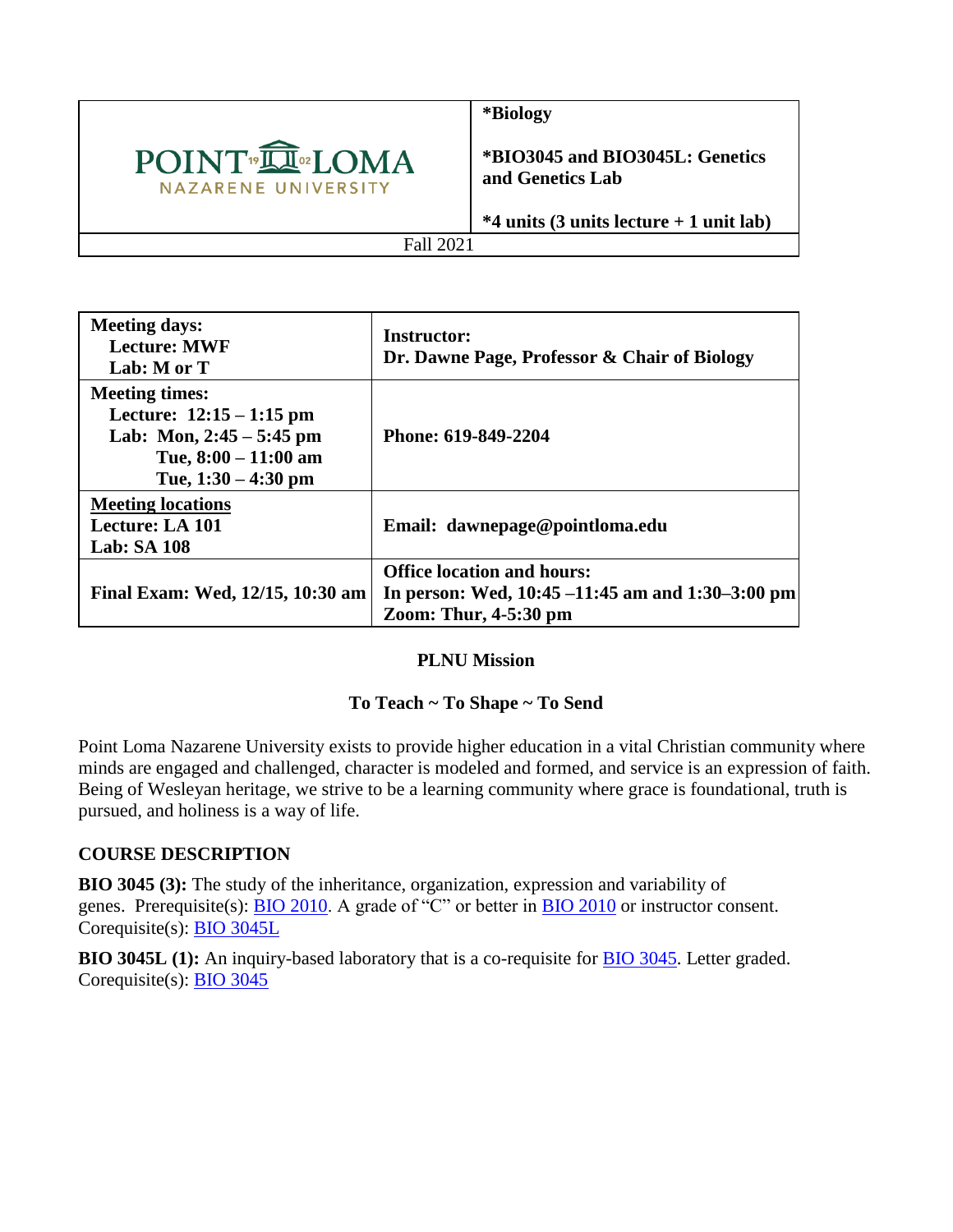## **COURSE LEARNING OUTCOMES**

Genetics students will be able to

- *1.* apply the basic principles of Genetics, including Gene Expression, Eukaryotic Genetics, Prokaryotic Genetics, Cancer Genetics, Population Genetics, and Molecular Evolution, to solving Genetics problems.
- *2.* conduct laboratory investigations in genetics.
- *3.* analyze data, formulate conclusions, and design a follow-up experiment for each lab investigation.
- *4.* analyze and discuss different viewpoints concerning social issues that relate to genetics, including diverse viewpoints within the Christian community.

### **COURSE SPIRITUAL OUTCOME**

We would like to create an atmosphere in Genetics that embodies the verses:

*You shall love your neighbor as yourself. (Matthew 22:39)* 

*The stranger who dwells among you shall be to you as one born among you, and you shall love him as yourself; for you were strangers in the land of Egypt. (Leviticus 19:34)*

To this end, we will be thinking about how we can help each other succeed in this class and beyond, both academically and spiritually, and how we can take responsibility for each other's achievement.

## **REQUIRED TEXTS/MATERIALS**

Genetics: Analysis & Principles,  $7<sup>th</sup>$  ed., by Robert J. Brooker (2021).

iClicker

## **COURSE CREDIT HOUR INFORMATION**

In the interest of providing sufficient time to accomplish the stated Course Learning Outcomes, this class meets the PLNU credit hour policy for a 4-unit class (3 units lecture, 1 unit lab) delivered over 15 weeks. It is anticipated that students will spend a minimum of 37.5 participation hours per credit hour on their coursework. For this course, students will spend an estimated 200 total hours meeting the course learning outcomes.

## **PLNU COPYRIGHT POLICY**

Point Loma Nazarene University, as a non-profit educational institution, is entitled by law to use materials protected by the US Copyright Act for classroom education. Any use of those materials outside the class may violate the law. In particular, all homeworks, assignments, exams and laboratories are owned by Drs. Page and Lineback and may not be shared with other individuals or groups outside of the students registered for the BIO3045, Fall, 2021 sections.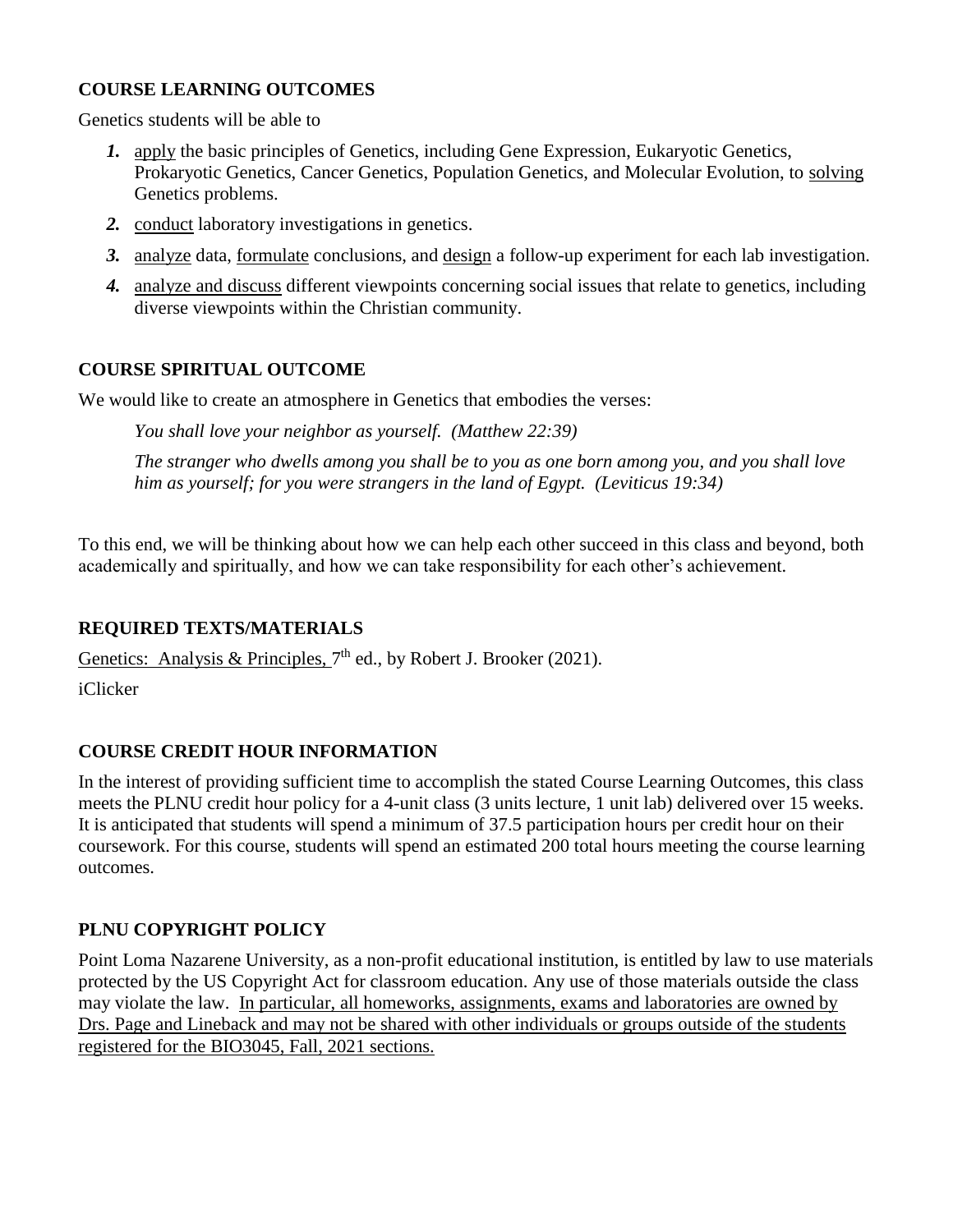### **ASSESSMENT AND GRADING**

| A 92-100      | $B+88-89$     | $C+78-79$     | $D+68-69$     | F Less than 60 |
|---------------|---------------|---------------|---------------|----------------|
| $A - 90 - 91$ | B 82-87       | $C$ 72-77     | D $62-67$     |                |
|               | $B - 80 - 81$ | $C - 70 - 71$ | $D - 60 - 61$ |                |

Grades will be based on the following:

This course will consist of a total of 1000 points. Please note that your grade for BIO3045 and BIO345L will be calculated together, and the same grade will be given for both courses since they are intertwined. Note that the following dates and times may be changed, as determined by the instructors.

#### **630 Points: Exams**

Exam I – Review of transcription & translation (100 pts),  $1/10$ : Friday,  $12:15 - 1:15$  pm Exam II– 165 points, 10/4: Monday *evening* (6:00 – 10:00 pm) Exam III– 165 points, 11/8: Monday *evening* (6:00 – 10:00 pm) Final Exam – 200 points, 12/15, Wednesday (10:30 am – 1:00 pm)

Attendance at all exams is required, unless excused by a doctor's note.

*Final Examination Policy:* Successful completion of this class requires taking the final examination on its scheduled day. The final examination schedule is posted on the [Class Schedules](https://www.pointloma.edu/offices/records/undergraduate-records) site. No requests for early examinations or alternative days will be approved.

NOTE: No cell phones, iPods/MP3 players, computers, or other electronic devices/smart technology may be used during an exam. For all exams, except the one on Friday, 9/10, you may use your lecture notes, your homework problems, and a calculator to take the exam. Exam II & III are designed to be 2 hours long, but extra time is given for those who wish to use it.

#### **172 Points: Problem Sets, Online Quizzes, Lab Quizzes, & Paper Analysis**

End of Unit Problem Sets (96 pts): Each "unit" we discuss in class will have an associated set of problems for you to work out. The assignments will be posted on Canvas and available to you once we begin the unit. Problem sets are due on the class day following the end of each unit. (So, if we finish the chapter on Friday, your problem set will be due on Monday.) We will drop the 4 lowest grades from the problem sets.

Reading Assignment Quizzes (54 points): For many of our classes, you will be required to read the material in advance and take a quiz or solve a Genetics problem. Most of these assignments will be on Canvas, but some you will bring to class. You may drop the 2 lowest grades from these assignments.

Lab quizzes (12 pts): You can expect a brief quiz at the beginning of some of the lab periods. The quiz will cover the current day's laboratory investigation, unless told otherwise. You may drop the 2 lowest grades from the lab quizzes.

Paper Analysis (10 pts): We will read and analyze a research paper.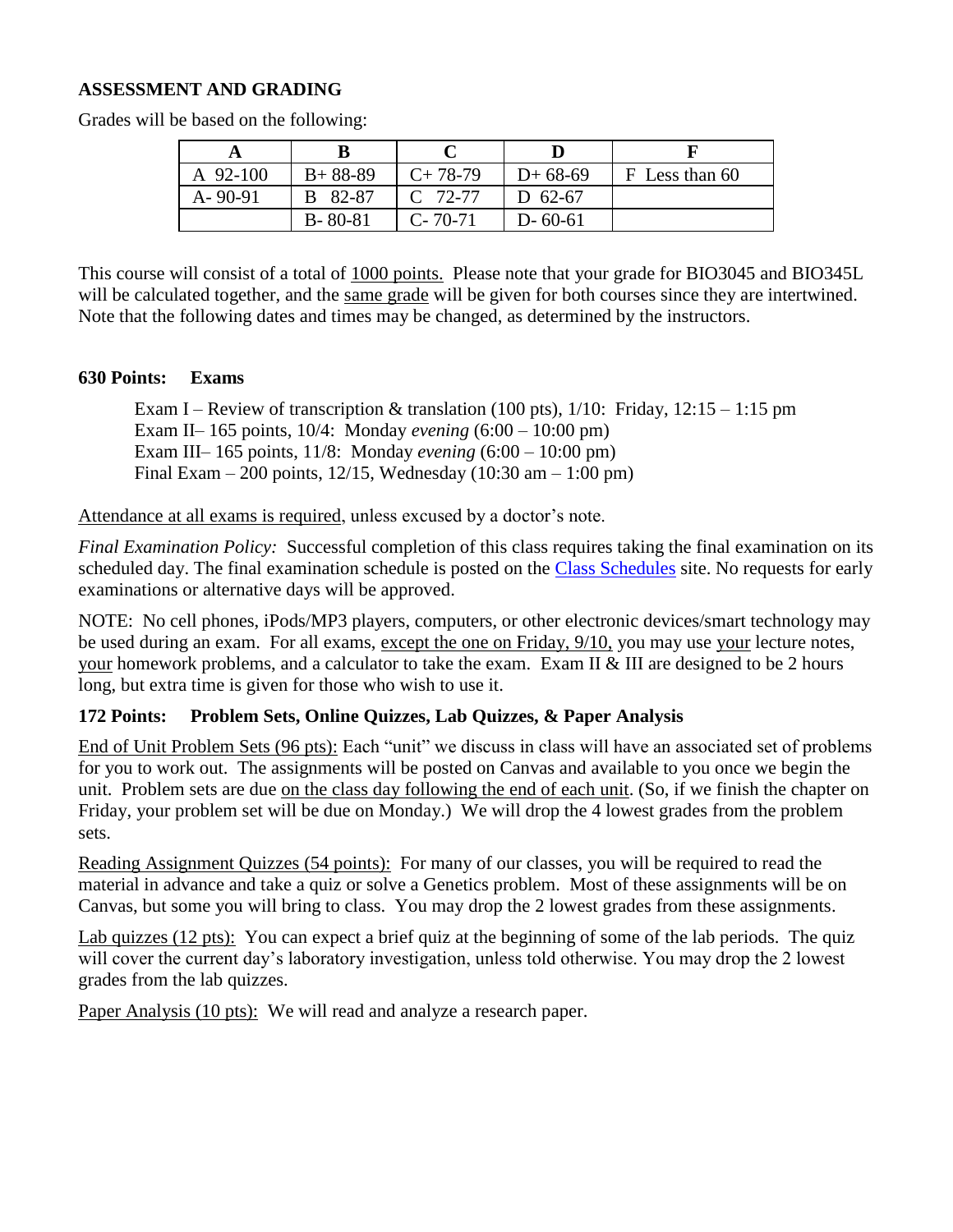## **160 Points: Lab Reports**

The purpose of lab reports is to help you develop the skills of data analysis, interpretation, and communication. There will be 5 lab reports over the semester.

9/27 (Lab 1) – Group Lab Report 10/18 (Lab 2) – Group Lab Report 10/29 (Lab 3) – Individual Lab Report 11/12 (Lab 4) – Group Lab Report 12/10 (Lab 5) – Group Lab Report

## **38 Points: Class and Lab Participation (participation in group lab reports)**

Attendance at the lecture sessions will be recorded via iClicker. You may miss four of them for any reason without losing class participation points.

Attendance at all lab sessions is required, unless excused by a doctor's note.

## **Extra Credit: Up to 20 points of extra credit will be available.**

Late work: For work that is one day late, 10% will be deducted from the grade. For work that is two days late, 20% will be deducted from the grade. *Late work will not be accepted after graded homework has been returned to the class.*

# **PLNU ACADEMIC HONESTY POLICY**

Students should demonstrate academic honesty by doing original work and by giving appropriate credit to the ideas of others. Academic dishonesty is the act of presenting information, ideas, and/or concepts as one's own when in reality they are the results of another person's creativity and effort. A faculty member who believes a situation involving academic dishonesty has been detected may assign a failing grade for that assignment or examination, or, depending on the seriousness of the offense, for the course. Faculty should follow and students may appeal using the procedure in the university Catalog. See Academic [Policies](https://catalog.pointloma.edu/content.php?catoid=52&navoid=2919#Academic_Honesty) for definitions of kinds of academic dishonesty and for further policy information.

NOTE: We will do a lot of group work in this class, and I encourage you to work in groups; you have much to learn from each other. However, when you work together, each member of the group should be contributing to the final product, and each person must hand in their own homework. **Each assignment must be written in your own words, and no electronic files should be exchanged.** Work together, contribute to the final product, and don't copy someone else's work.

**It is also plagiarism if you use old homeworks, lab reports, exams, etc. to get ideas for how to complete current homeworks, labs, and exams.** In addition, if you use someone else's ideas, you will not get the benefit of figuring the assignment out on your own, which will greatly decrease your chance of success on the exams.

# **PLNU ACADEMIC ACCOMMODATIONS POLICY**

PLNU is committed to providing equal opportunity for participation in all its programs, services, and activities. Students with disabilities may request course-related accommodations by contacting the Educational Access Center (EAC), located in the Bond Academic Center [\(EAC@pointloma.edu](mailto:EAC@pointloma.edu) or 619- 849-2486). Once a student's eligibility for an accommodation has been determined, the EAC will issue an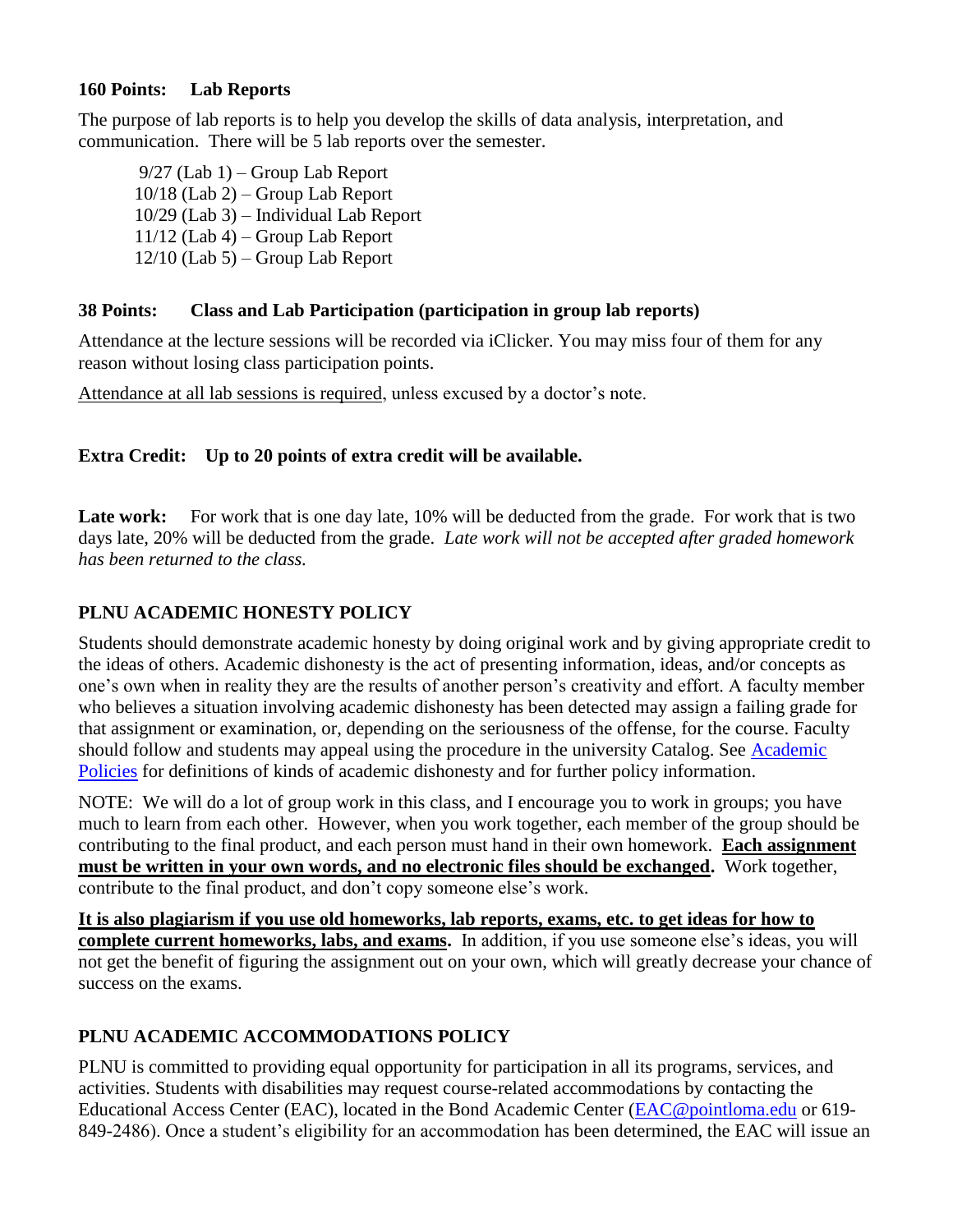academic accommodation plan ("AP") to all faculty who teach courses in which the student is enrolled each semester.

PLNU highly recommends that students speak with their professors during the first two weeks of each semester/term about the implementation of their AP in that particular course and/or if they do not wish to utilize some or all of the elements of their AP in that course.

Students who need accommodations for a disability should contact the EAC as early as possible (i.e., ideally before the beginning of the semester) to assure appropriate accommodations can be provided. It is the student's responsibility to make the first contact with the EAC.

# **PLNU ATTENDANCE AND PARTICIPATION POLICY**

Regular and punctual attendance at all class sessions is considered essential to optimum academic achievement. If the student is absent for more than 10 percent of class sessions, the faculty member will issue a written warning of de-enrollment. If the absences exceed 20 percent, the student may be deenrolled without notice until the university drop date or, after that date, receive the appropriate grade for their work and participation.

## **SPIRITUAL CARE**

Please be aware PLNU strives to be a place where you grow as whole persons. To this end, we provide resources for our students to encounter God and grow in their Christian faith.

If students have questions, a desire to meet with the chaplain or have prayer requests you can contact the Office of Spiritual Development.

# **ASSIGNMENTS AT-A-GLANCE**

See the following page for a schedule of content and due dates for the whole semester.